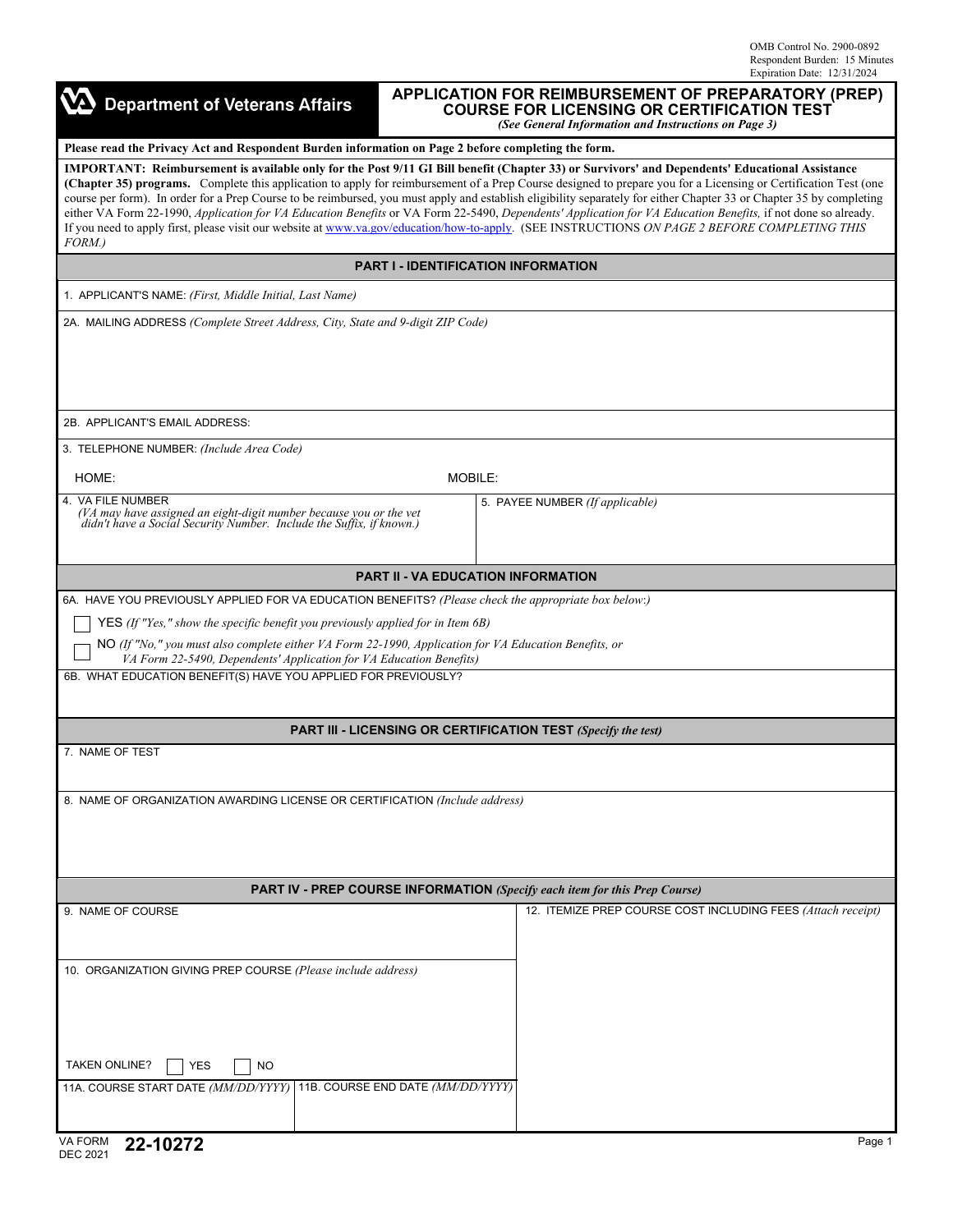| PART IV - PREP COURSE INFORMATION - Continued (Specify each item for this Prep Course) |  |  |  |  |
|----------------------------------------------------------------------------------------|--|--|--|--|
|----------------------------------------------------------------------------------------|--|--|--|--|

13. INCLUDE VERIFICATION OF ENROLLMENT FROM YOUR PREP COURSE PROVIDER. THE PROVIDER HAS AGREED TO MAKE THIS AVAILABLE TO YOU*. (Submit verification with this application.)*

14. REMARKS

## **PART V - CERTIFICATION AND SIGNATURE OF APPLICANT**

**I CERTIFY THAT** the information above is true and correct to the best of my knowledge and belief.

**PENALTY -** Willfully false statements as to a material fact in a claim for education benefits payable by VA may result in a fine, imprisonment, or both. 15. SIGNATURE OF APPLICANT 16. DATE SIGNED *(MM/DD/YYYY)*

**IMPORTANT -** Please return this form to the VA Regional Processing Office that handles your area (see the VA Regional Processing Office addresses on Page 3 of this form). You must include a receipt or proof of payment for the Prep Course. Please visit <https://benefits.va.gov> for more information.

PRIVACY ACT INFORMATION: VA will not disclose information collected on this form to any source other than what has been authorized under the Privacy Act of 1974 or title 38, Code of Federal Regulations, section 1.576 for routine uses (e.g., VA sends educational forms or letters with a veteran's identifying information to the veteran's school or training establishment to (1) assist the veteran in the completion of claims forms, or (2) for VA to obtain further information as may be necessary from the school for VA to properly process the veteran's education claim or to monitor his or her progress during training) as identified in the VA system of records, 58VA21/22/28, Compensation, Pension, Education, and Veteran Readiness and Employment Records - VA, published in the Federal Register. Your obligation to respond is voluntary. While you do not have to respond, VA cannot process your claim for reimbursement of Licensing and Certification test fees unless the information is furnished as required by existing law (38 U.S.C. 3471). The responses you submit are considered confidential (38 U.S.C. 5701). Any information provided by applicants, recipients, and others may be subject to verification through computer matching programs with other agencies.

RESPONDENT BURDEN: We need this information to determine your eligibility for reimbursement for a Preparatory Course. We cannot reimburse you for a Preparatory Course until we receive this information (38 U.S.C. 5101). Title 38, United States Code, allows us to ask for this information. We estimate that you will need an average of 15 minutes to review the instructions, find the information, and complete this form. VA cannot conduct or sponsor a collection of information unless a valid OMB control number is displayed. You are not required to respond to a collection of information if this number is not displayed. Valid OMB control numbers can be located on the OMB Internet Page at **[www.reginfo.gov/public/do/PRAMain](http://www.reginfo.gov/public/do/PRAMain)**. If desired, you can call 1-888-GI-BILL-1 (1-888-442-4551) to get information on where to send comments or suggestions about this information collection.